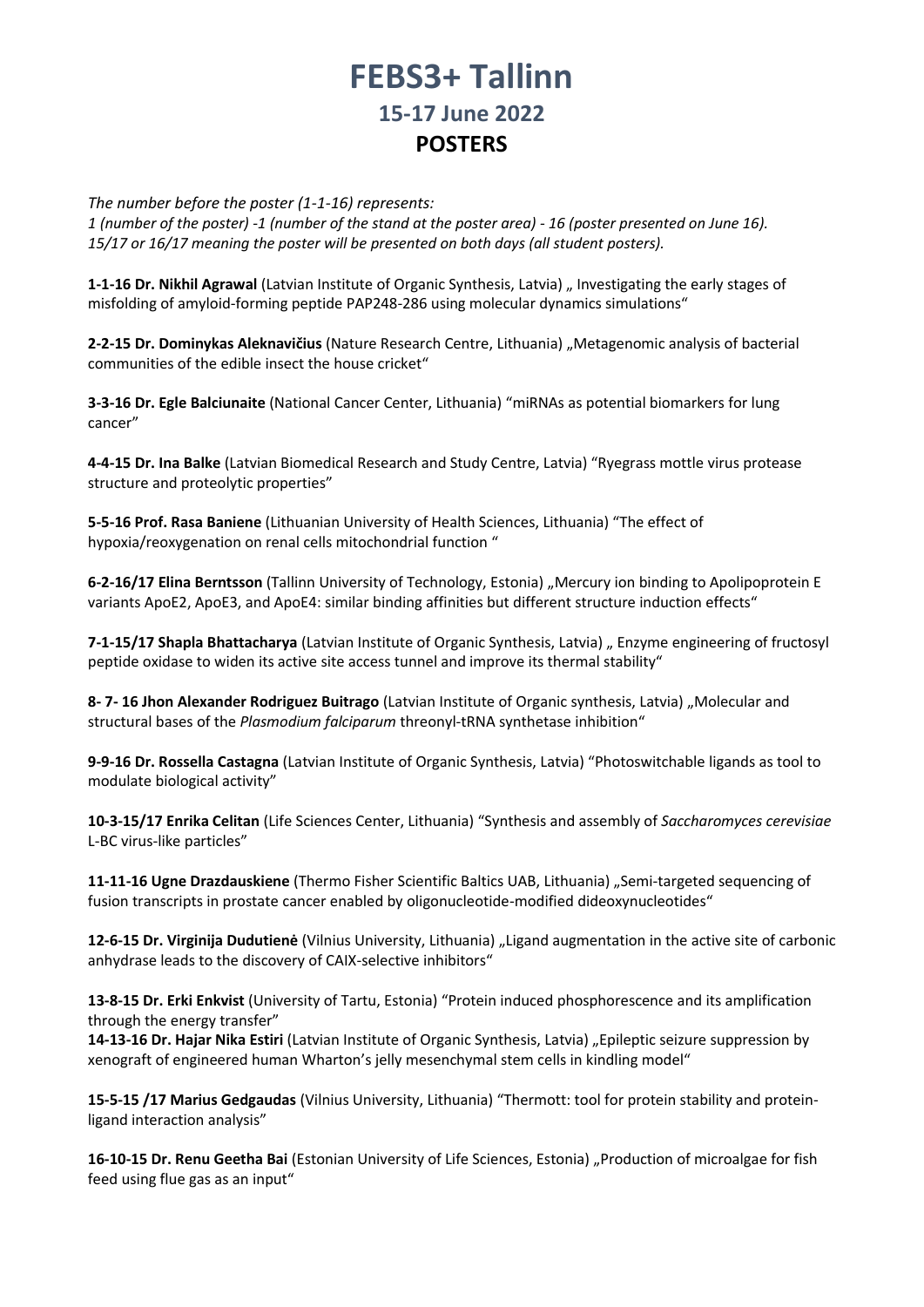**17-7-15 /17 Aurimas Greičius** (Institute of Biosciences, Lithuania) "Activity and functionality analysis of *Streptomyces* and *Arthrobacter* bacterial cutinases"

**18-9-15/17 Henri Ingelman** (University of Tartu, Estonia) "Faster growth enhances low carbon fuel and chemical production through gas fermentation"

**19-11-15/17 Anatolii Ivankov** (Vytautas Magnus University, Lithuania) "Changes in hemp growth and content of cannabinoids after seeds treatment with cold plasma, vacuum, and electromagnetic field"

**20-15-16 Silvija Jankeviciute** (Lithuanian University of Health Sciences, Lithuania) "The effect of metformin on cultured microglia cells under normoxic and mild-hypoxic conditions"

21-4-16/17 Eva Lea Jääger (University of Tartu, Estonia) "The development of a selenophene- and deazapurinebased photoluminescent probe of protein kinases"

**22-13-15/17 Karl Jürgenstein** (University of Tartu, Estonia) "Translational fidelity in the absence of Ψ32 and Ψ38-40 in the anticodon stem-loop of tRNAs"

**23-6-16 /17 Justina Kamarauskaite** (Lithuanian University of Health Sciences, Lithuania) "Ischemia/reperfusion and caffeic acid phenethyl ester effect on kidney mitochondria *in vivo*"

**24-17-16 Dr. Sergei Kopanchuk** (University of Tartu, Estonia) "(Sweet)MultiBac(Mam) library for frizzled receptors studies with fluorescence spectroscopy and microscopy"

**25-8-16/17 Ksenija Korotkaja** (Latvian Biomedical Research and Study Centre, Latvia) "Quantification of alphaviral vectors using droplet digital PCR"

**26-12-15 Dr. Kaia Kukk** (Latvian Biomedical Research and Study Centre, Latvia) "Expression of "the blue gene", flavonoid 3', 5'-hydroxylase from *Vaccinium* species in the yeast *Pichia pastoris*"

27-14-15 Dr. Maria Kulp (Tallinn University of Technology, Estonia) " Quantification of beta-lactam antibiotics in human plasma by HPLC-MS/MS method for therapeutic drug monitoring "

**28-10-16/17 Pille-Riin Laanet** (Tallinn University of Technology, Estonia) "Antioxidative and anti-*Borrelia* activity of phytochemicals in *Rubiaceae* species"

**29-15-15/17 Marlen Leemet** (Tallinn University of Technology, Estonia) "The second life of mandarine pomace: a valuable source of bioactive compounds"

**30-19-16 Dr. Ilva Liekniņa** (Latvian Biomedical Research and Study Centre, Latvia) "Creation of virus-like particlebased therapeutic vaccine candidate against Alzheimer's disease"

**31-17-15/17 Rebeka Ludviga** (Latvian Biomedical Research and Study Centre, Latvia) "Marafivirus coat protein variants' expression in bacterial system for virus-like particle self-assembly"

**32-16-15 Dr. Juliana Lukša** (Vilnius University, Lithuania) "Impact of *Totiviridae* L-A dsRNA virus on *Saccharomyces cerevisiae* host: transcriptomic and proteomic approach"

**33-21-16 Dr. Helike Lõhelaid** (University of Helsinki, Finland) "Modulating microglia phagocytosis"

**34-19-15/17 Greta Mačiuitytė** (Vilnius University, Lithuania) "Oxyfunctionalization study of aromatic compounds by biocatalytic and chemical methods"

**35-23-15/17 Vilius Malūnavičius** (Vilnius University, Lithuania) "*Geobacillus* sp. 95 esterase: analysis of important amino acids for substrate binding and activity"

**36-25-15/17 Bernadeta Masiulionytė** (Vilnius University, Lithuania) "Engineered DNA methyltransferase DNMT1 for selective covalent tagging of methylation sites in live cells"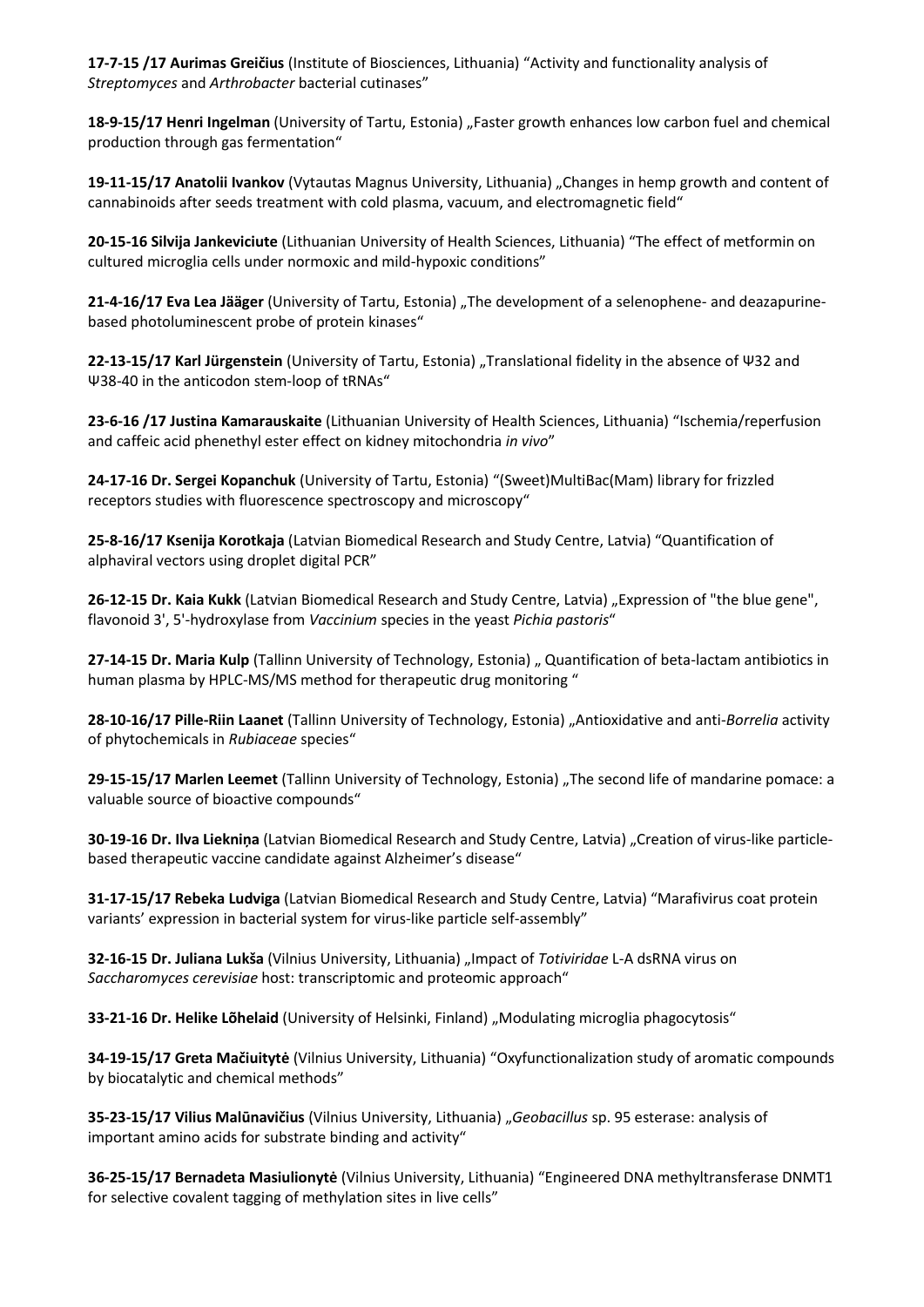**37-27-15/17 Domas Mašonis** (Vilnius University, Lithuania) "Investigation of genes and enzymes involved in the metabolism of pyrazine derivatives"

**38-12-16/17 Sten Miller** (National Institute of Chemical Physics and Biophysics, Estonia) "Optimization and application of stable isotope mass spectrometry method to study breast cancer energy metabolism"

**39-21—15/17 Marcel Mäger** (Tallinn University of Technology, Estonia) "The biochemical characterization of *Thermus thermophilus* large laccase in relation to the valorization of lignin"

**40-18-15 Deimantė Narauskaitė** (Lithuanian University of Health Sciences, Lithuania) "Microglia immunometabolism changes after virus mimetic poly I:C-primed human airway exosome-like vesicles uptake"

**41-20-15 Dr. Zita Naučienė** (Vytautas Magnus University, Lithuania) "Pre-sowing treatment of common buckwheat seeds with cold plasma and electromagnetic field results in stimulated seedling growth and increased grain harvest"

**42-14-16/17 Helvijs Niedra** (Latvian Biomedical Research and Study Centre, Latvia) "Genome wide analysis of circulating miRNAs in growth hormone secreting pituitary neuroendocrine tumor patients' plasma"

43-29-15/17 Anete Ogriņa (Latvian Biomedical Research and Study Centre, Latvia) "Bacterial expression systems based on potato virus Y-like particles for vaccine generation"

**44-23- 16 Aistė Polikaitytė** (Thermo Fisher Scientific Baltics UAB, Lithuania) "Detection of SARS-CoV-2 in clinical samples in <10 min using SuperScript IV RT-LAMP Master Mix"

**45-16-16/17 Leenu Reinsalu** (National Institute of Chemical Physics and Biophysics, Estonia) "Metabolic plasticity supports colorectal cancer progression"

**46-25-16 Evelina Rekuviene** (Lithuanian University of Health Sciences, Lithuania) "The effects of Complex I inhibitors on mitochondrial permeability transition and ischemic brain injury"

**47-18-16/17 Oļesja Rogoza** (Latvian Biomedical Research and Study Centre, Latvia) "Transcriptome study of pancreatic neuroendocrine tumour tissue"

**48-20-16/17 Kristine Roos** (Tallinn University of Technology, Estonia) "Using deconvolution to dissect cellcluster-specific transcriptome profiles of the human preovulatory follicles to reveal gene expression disturbances between hypo- and normoresponders"

**49-27-16 Dr. Evita Rostoka** (University of Latvia, Latvia) "In search of biomarkers for type 1 diabetes"

**50-22-15 Prof. Nils Rostoks** (University of Latvia, Latvia) "Towards improving adaptability and resilience of perennial ryegrass for safe and sustainable food systems using genome editing - EditGrass4Food"

**51-24-15 Anastasija Rudnickiha** (LOSI, Latvia) "Optimization of crystallization conditions for stabilized tubulin complex"

**53-22-16/17 Naatan Seeba** (Tallinn University of Technology, Estonia) "The effect of vegan diet on exogenic lipoprotein lipase activity in healthy individuals"

**54-24-16/17 Gertrud Henna Sildnik** (Tallinn University of Technology, Estonia) "α-Lipoic acid has the potential to normalize copper metabolism, which is dysregulated in Alzheimer's disease "

**55-29-16 Dr. Sandrita Simonyte** (Lithuanian University of Health Sciences, Lithuania) "The effect of *Elsholtzia ciliata* essential oil on the oxidative stress in mice organs"

**56-26-16/17 Misela Sivaka** (Latvian Biomedical Research and Study Centre, Latvia) "Interaction and dynamics of intestinal IgA and gut microbiome profile during antidiabetic therapy"